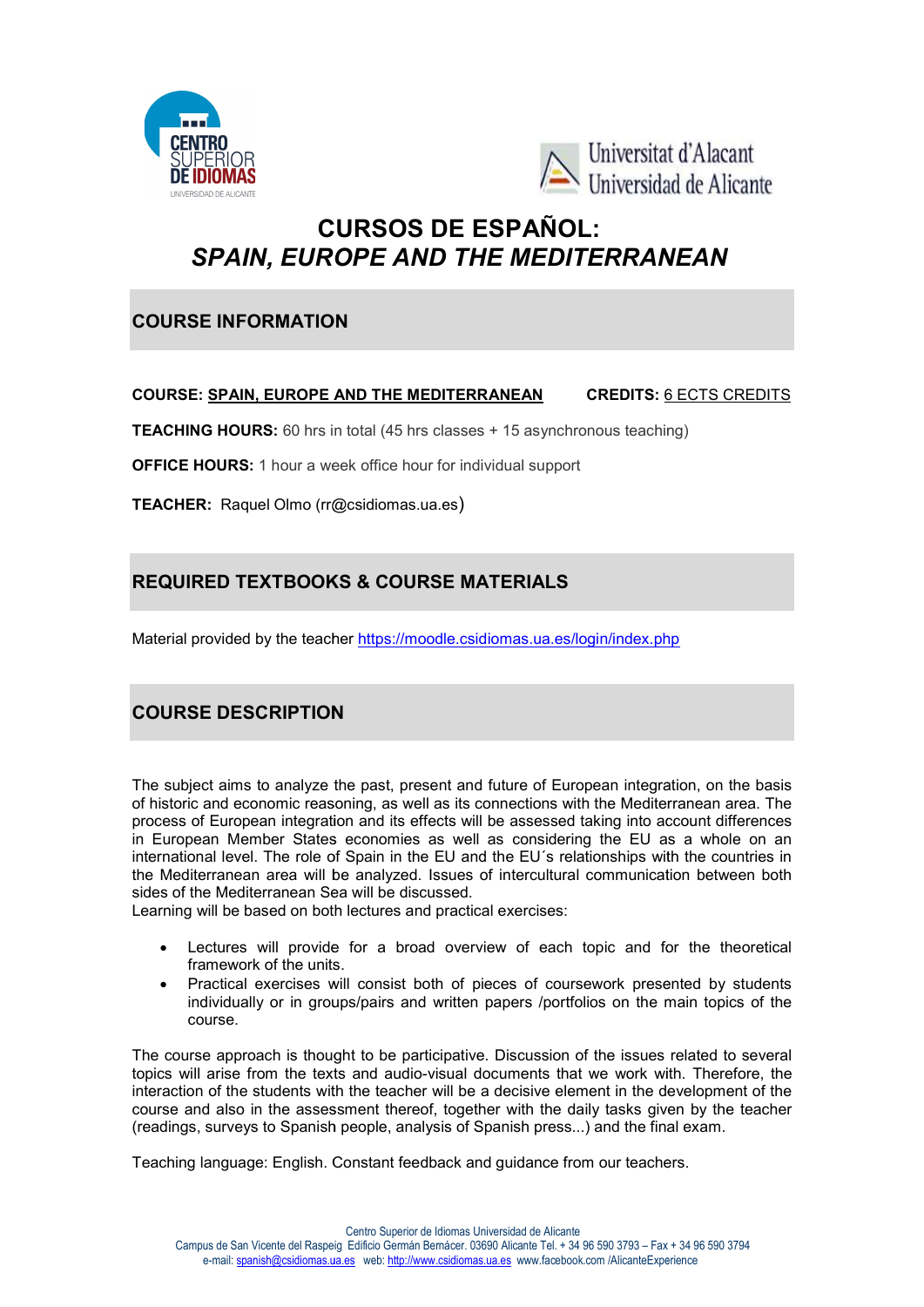## STUDENT LEARNING OUTCOMES

The objective of this course is to provide a broad understanding of the major political and economic changes which have occurred in the European Union (EU) - Economic European Community until 1992 - after World War II. As an introduction, a brief overview of the history of the EU will be provided, followed by an overview of the situation and challenges of the EU today, with special attention to Spain´s role in those challenges. The course will conclude with an analysis of the role of the EU on the world stage, with particular emphasis on Mediterranean countries. Students will be expected to develop a positive attitude towards different points of view on global issues and intercultural understanding.

After the course, students should be able to use these tools in a practical way, working successfully on specific documents, news and situations from the real world. This implies thinking in a critical way, connecting the new tools they acquire with previous knowledge and abilities.

| <b>WEEK</b>  | <b>TOPIC/SUBJECT</b>                                                                                                                                                                                                                                                                                                                                                                                                                                                                                                    | <b>ASSIGNMENTS DUE</b>      |
|--------------|-------------------------------------------------------------------------------------------------------------------------------------------------------------------------------------------------------------------------------------------------------------------------------------------------------------------------------------------------------------------------------------------------------------------------------------------------------------------------------------------------------------------------|-----------------------------|
| $\mathbf{1}$ | Introduction and explanation of the course.<br>What do you know about the EU?                                                                                                                                                                                                                                                                                                                                                                                                                                           |                             |
| 2            | What is the EU? Why a "union"? What is<br>the situation /nature of the EU? The<br>European Union on the World Stage. The EU<br>and the Mediterranean.                                                                                                                                                                                                                                                                                                                                                                   | Activities UNIT 1 on Moodle |
| 3<br>4       | The creation of the European Union<br>The idea of Europe through history.<br>- Europe and the new international economic<br>order after World War II.<br>-The European Coal and Steel Economic<br>Community (1951).<br>- The Rome Treaty and the European<br>Economic Community (1957).<br>- The Single European Act (1987).<br>- The Maastricht Treaty (1992) and - The<br>Amsterdam Treaty (1997).<br>- The Treaty of Nice (2000).<br>- The Treaty of Lisbon (2007).<br>- The EU enlargement.<br>- Brexit and beyond. | Activities UNIT 2 on Moodle |
| 5            | The European Union institutions<br>-The Council of the European Union (Council<br>of Ministers)<br>-The European Council<br>-The European Commission<br>-The European Parliament<br>-The Court of Justice<br>- Others institutions                                                                                                                                                                                                                                                                                      | Activities UNIT 3 on Moodle |
|              | The Common Economic Policy                                                                                                                                                                                                                                                                                                                                                                                                                                                                                              | Activities UNIT 4 on Moodle |

Centro Superior de Idiomas Universidad de Alicante

Campus de San Vicente del Raspeig Edificio Germán Bernácer. 03690 Alicante Tel. + 34 96 590 3793 – Fax + 34 96 590 3794 e-mail: spanish@csidiomas.ua.es web: http://www.csidiomas.ua.es www.facebook.com /AlicanteExperience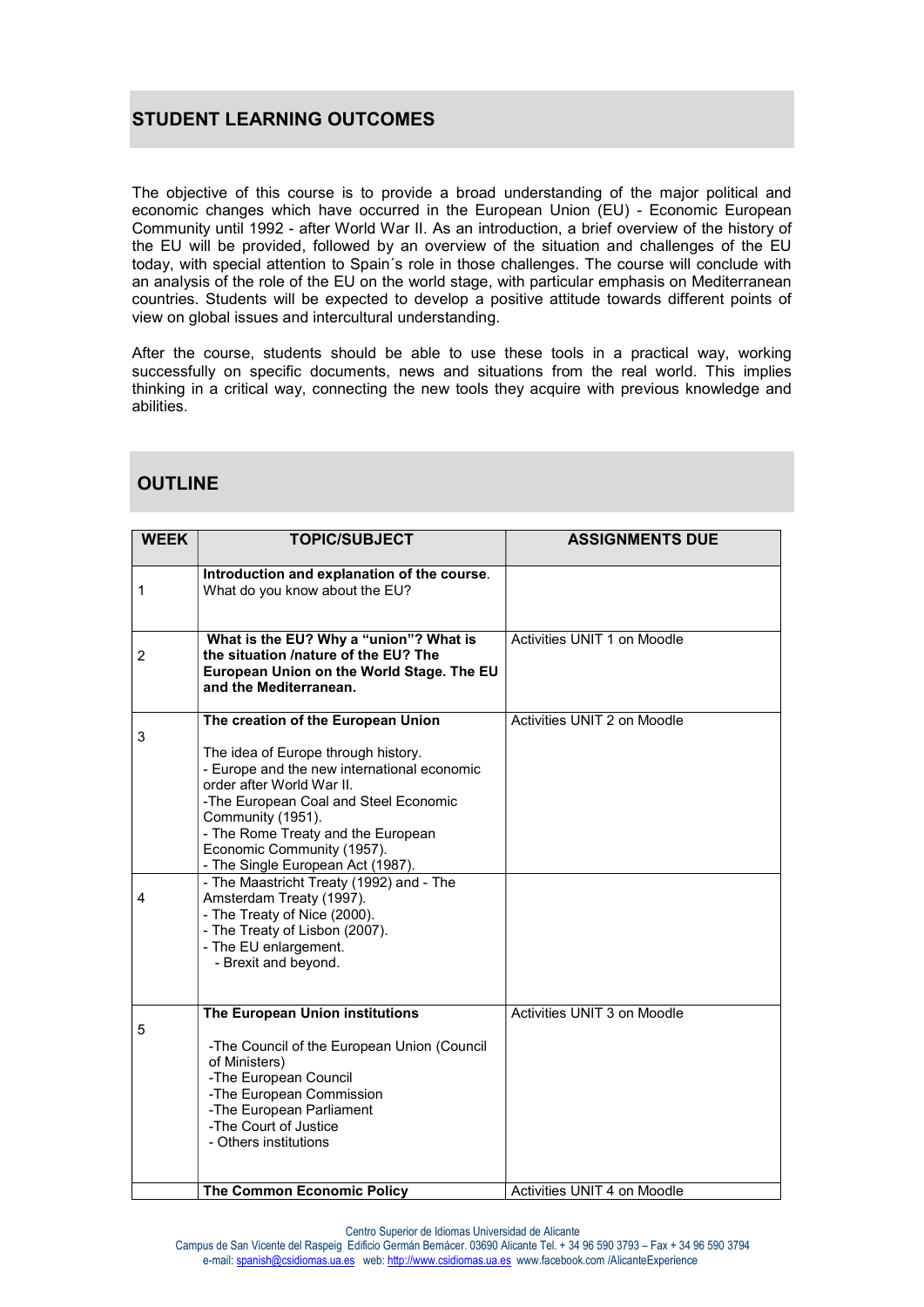| 6  | - The road to European Monetary System<br>- The European Monetary Union<br>- The EU budget                                                                      |                             |
|----|-----------------------------------------------------------------------------------------------------------------------------------------------------------------|-----------------------------|
| 7  | <b>Common policies</b><br>-Common agricultural policies<br>-Regional, social, industrial and<br>environmental policies<br>-Common foreign and domestic policies |                             |
| 8. | <b>Spain in Europe</b><br>Current challenges and role in the European<br>project and the global context.                                                        | Activities UNIT 5 on Moodle |
| 9  | Survey on immigration.<br>Immigration /borders and the EU-<br>Mediterranean relationship.                                                                       | Activities UNIT 6 on Moodle |
| 10 | Intercultural communication across the<br>Mediterranean.                                                                                                        | Activities UNIT 7 on Moodle |
| 11 | <b>Final project presentations</b>                                                                                                                              |                             |
| 12 | Final exam.                                                                                                                                                     |                             |

#### COURSE REQUIREMENTS AND ACADEMIC HONESTY POLICY

The course is taught entirely in English and students are expected to speak English at all times to communicate with both their peers and the teacher.

The component of autonomous work by the students is very important. It will be compulsory to complete the assignments and the activities required on the platforms to access the final exam.

Test dates are stated in the program and will not be changed to accommodate student travel plans or other personal matters. The student will take two exams throughout the course, there will be no recovery dates or additional calls. No assignments and essays will be accepted outside the deadline established by the teaching staff.

#### ASSESSMENT

The final grade will not be the result of the final exam, but rather the sum of all the components of the Course Evaluation section.

To pass the level the average grade must be at least 6/10. Weekly the tasks related to the course outline will be delivered to the teacher. Students will have a guide on how to carry out these tasks.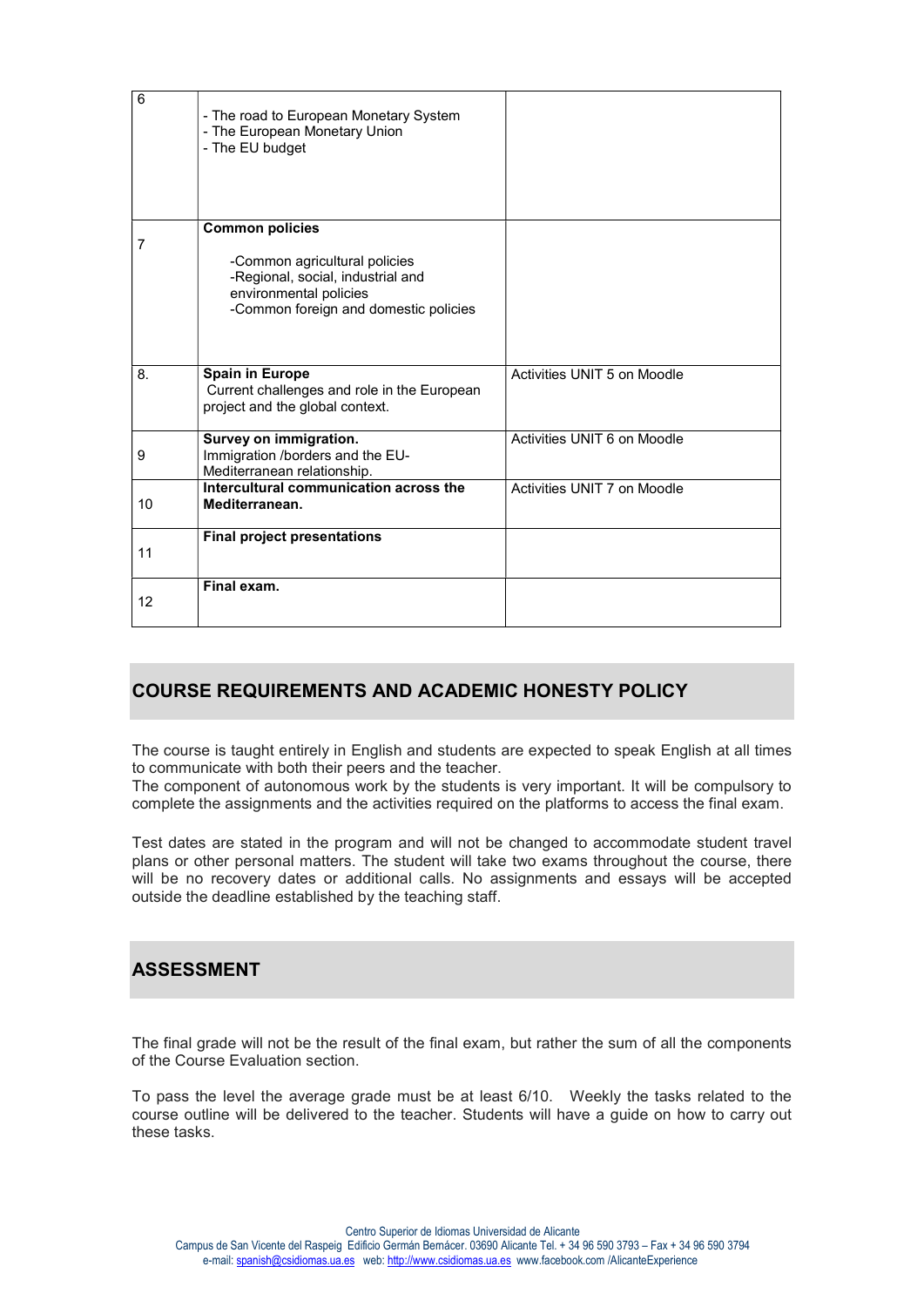To calculate the participation grade, the use of English in online sessions, willingness to participate, cooperation in group work and respect for peers and teachers will be taken into account.

Any indication of academic plagiarism in the works or attempt to copy in the exams will suppose the failure of the course.

During the last week of the course, the students will make an oral presentation, in pairs or individually, about the final work. The presentation has to be about a specific aspect of one of the topics included in this program and which has not been deepened in class before. It is compulsory to use some support material (photocopies, pictures, videos, slides, etc.) that facilitates the understanding by the rest of the classmates.

| Online sessions attendance, assignments<br>and participation | 10% |
|--------------------------------------------------------------|-----|
| Mid-term                                                     | 20% |
| Final paper and presentation                                 | 30% |
| <b>Final exam</b>                                            | 40% |

### STATEMENT ON AUDIO AND VIDEO RECORDING

All the material belongs to El Centro Superior de Idiomas of the University of Alicante. Recording the video or audio class is prohibited (all or part of it), as well as its subsequent reproduction or dissemination, both of the videos and of the educational material, whatever the medium or device used.

#### OTHER MATERIALS AND WEB RESOURCES

- file:///I:/EU/Booklet%20for%20class/Eu%20a%20journal.pdf
- file:///I:/EU/Booklet%20for%20class/12\_Lessons\_EU.pdf
- file:///I:/EU/Articles/Articles%20for%20READING%20Institutions%20and%20policies%2 0pdf.pdf
- file:///I:/EU/Unidad%201/Enlargement/European\_Commission\_Understanding\_Enlarge ment The European Unions enlargement policy.pdf
- file:///I:/EU/Unidad%202/how the european union works pdf.pdf
- file:///I:/EU/Unidad%204%20economy/Cohesion%20Policy%20basic\_2014\_en.pdf
- file:///I:/EU/Unidad%204%20economy/Unidad%20%20economy/the\_road\_to\_euro\_en.p df

## SOCIAL MEDIA ACTIVITIES

Centro Superior de Idiomas Universidad de Alicante Campus de San Vicente del Raspeig Edificio Germán Bernácer. 03690 Alicante Tel. + 34 96 590 3793 – Fax + 34 96 590 3794 e-mail: spanish@csidiomas.ua.es web: http://www.csidiomas.ua.es www.facebook.com /AlicanteExperience